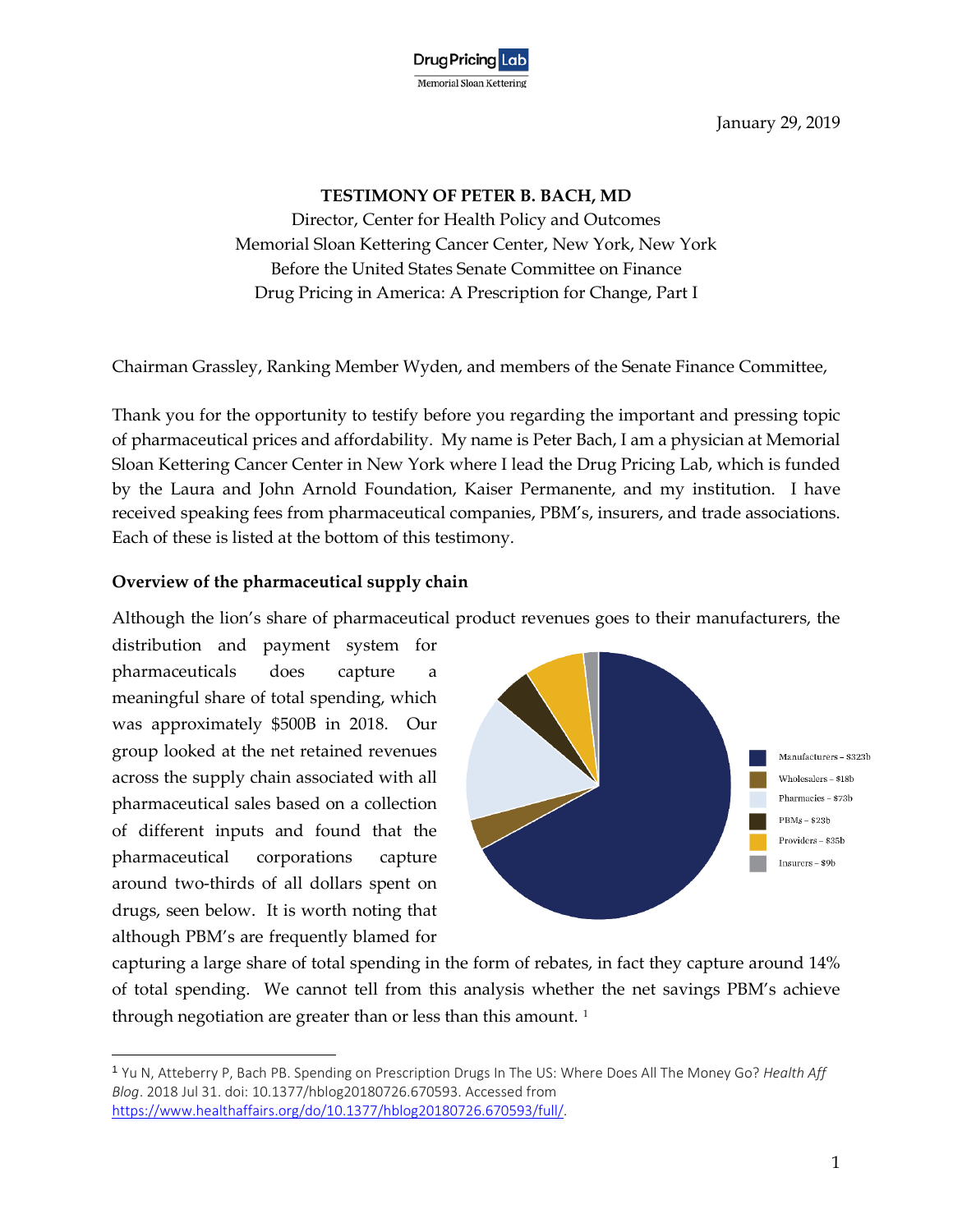

# **Inflationary distortions in the supply chain:**

<span id="page-1-5"></span> $\ddot{\phantom{a}}$ 

I would like to review some of the inflationary distortions in the current system of pharmaceutical distribution and payment, in particular for specialty drugs, that now comprise 39.6% of spending even as they are fewer than  $1\%$  of total prescriptions.<sup>[2](#page-1-0),[3,](#page-1-1)[4](#page-1-2)</sup> An organizing theme of the pharmaceutical supply chain is that all participants benefit as both drug prices and total spending rise. Pharmaceutical corporations logically seek to profit by charging high prices, but ideally the other parties in the supply chain would serve as a countervailing force to push prices down. They often do not. Rather, most of the participants in this system benefit over the long term from rising spending and prices. While in any particular period one participant or another may seek to lower costs, in general terms, all make a profit that is linked to the underlying cost of the drugs that they handle.

Pharmaceutical products are often marked up in percentage terms as they pass through the supply chain. This means that more expensive drugs on average bring larger profits. This pattern applies to wholesalers and pharmacies. It also applies to physicians and hospitals when they use expensive infused drugs covered by Medicare Part B. This is because the reimbursement formula for Part B drugs includes a mark-up over the average acquisition price of the drug. The formula is often referred to as "ASP+6". Due to the percentage based mark-up, profits are larger for those drugs that are more expensive. We recently reviewed studies that examine whether or not the profit potential for various Part B drugs influences prescribing; across the studies we examined, the conclusion was consistent that they do. On the margin physicians will prescribe the more profitable of drugs when there are options to choose from.[5](#page-1-3) Aaron Mitchell and colleagues published a review of this topic as well. That authors graded the quality of the literature along with summarizing its findings, and arrived at the same conclusion. Physicians systematically select more profitable drugs to prescribe when they are able to choose among clinically substitutable options.<sup>[6](#page-1-4)</sup>

[https://jamanetwork.com/journals/jamaoncology/fullarticle/10.1001/jamaoncol.2018.6196.](https://jamanetwork.com/journals/jamaoncology/fullarticle/10.1001/jamaoncol.2018.6196)

<span id="page-1-0"></span><sup>&</sup>lt;sup>2</sup> IQVIA. *Medicines Use and Spending in the U.S.: A Review of 2016 and Outlook to 2021.* IQVIA. Published 2017. Accessed at https://www.iqvia.com/institute/reports/medicines-use-and-spending-in-the-us-a-review-of-2016.

<span id="page-1-1"></span><sup>3</sup> Hirsch BR, Balu S, and Schulman KA. "The Impact Of Specialty Pharmaceuticals As Drivers Of Health Care Costs", *Health Aff.*  2014; 33(10), p. 1714-1720.

<span id="page-1-2"></span><sup>4</sup> IMS Institute for Healthcare Informatics (IMS Institute). *Medicine use and shifting costs of healthcare: A review of the use of medicines in the United States in 2013*, IMS Institute for Healthcare Informatics. Published 2014. Accessed from http://www.imshealth.com/cds/imshealth/Global/Content/Corporate/IMS%20Health%20Institute/Reports/Secure/IIHI\_US\_Use\_ of\_Meds\_for\_2013.pdf.

<span id="page-1-3"></span><sup>5</sup> Bach PB, Ohn J. Does the 6% in Medicare Part B drug reimbursement affect prescribing? *Drug Pricing Lab.* [https://drugpricinglab.org/wp-content/uploads/2018/05/Part-B-Reimbursement-and-Prescribing.pdf.](https://drugpricinglab.org/wp-content/uploads/2018/05/Part-B-Reimbursement-and-Prescribing.pdf) Published May 9, 2018. Accessed January 27, 2019.

<span id="page-1-4"></span><sup>6</sup> Mitchell AP, Rotter JS, Patel E, Richardson D, Wheeler SB, Basch E, Goldstein DA. Association Between Reimbursement Incentives and Physician Practice in Oncology: A Systematic Review. *JAMA Onc*. 2019 Jan 3 [Epub ahead of print]. Accessed from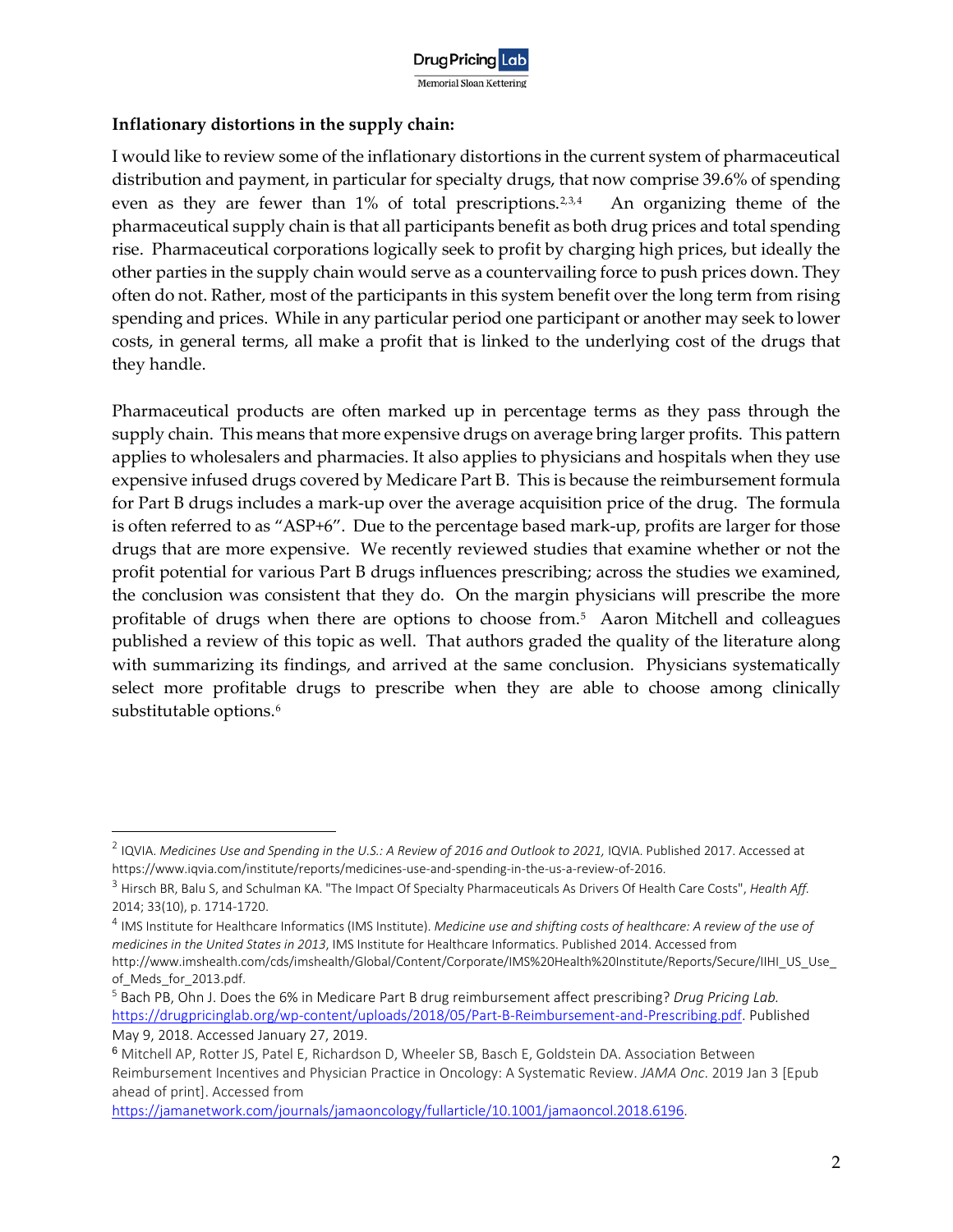

*Source:* Mitchell et al., [6](#page-1-5) 2019

The phenomenon does not appear to be unique to physician offices. Preference for more expensive drugs has been observed in prescribing in hospital outpatient departments. The most dramatic example of this pattern was in a report from the GAO, that found a strong shift to more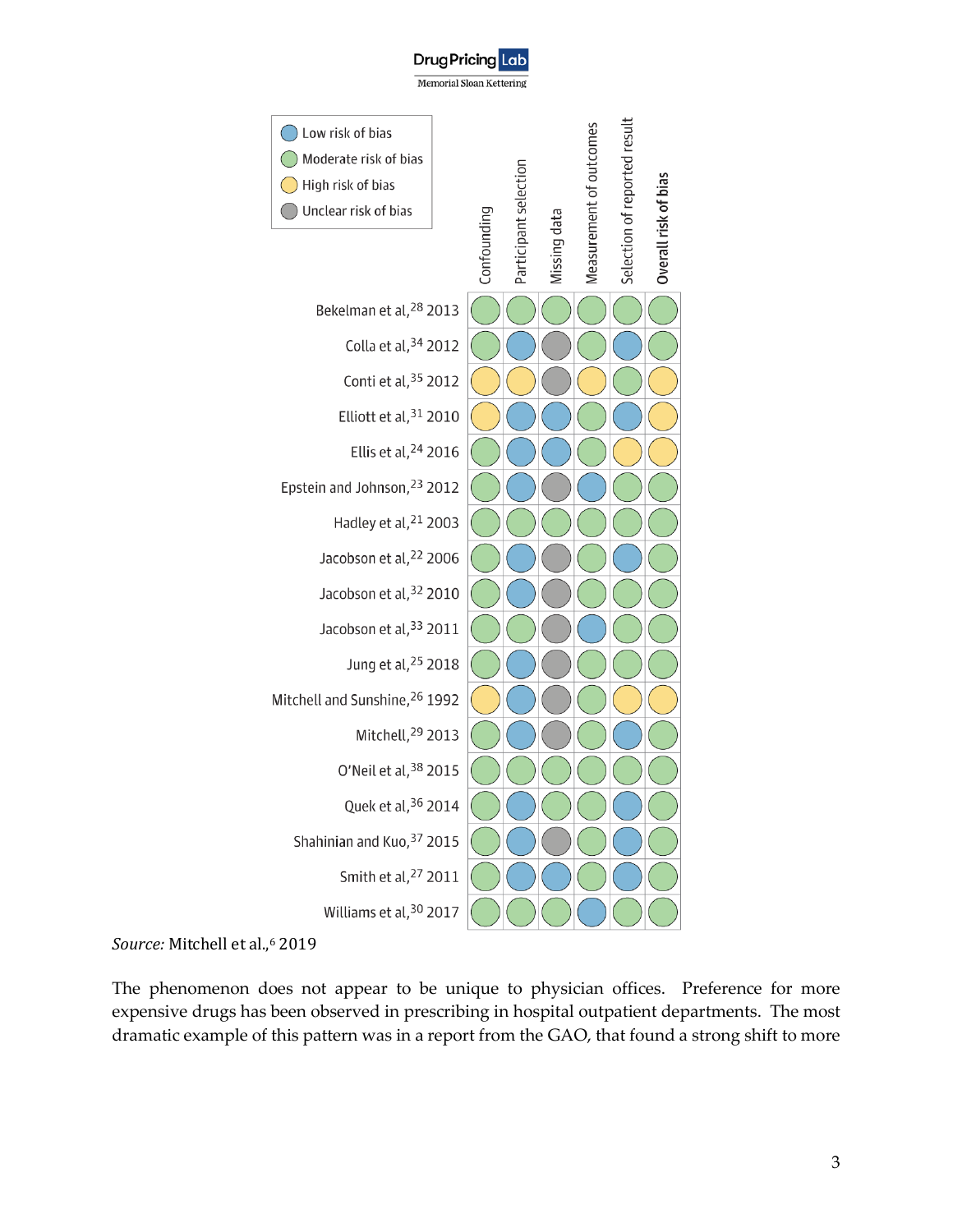

expensive drugs in hospitals after they entered the 340B drug discount program.[7](#page-3-0) There are not many analyses that compare the relative impact of these incentives on prescribing between physician offices and hospital outpatient departments. The effects could be of similar magnitude, but alternatively one might anticipate physician practices to be more susceptible to them given that physicians in offices are often owners or otherwise directly participate in profit sharing, while hospital based physicians do not. My team conducted an analysis that showed that among treatments in oncology that are not recommended and that involve expensive Part B drugs, the likelihood that these treatments were administered was higher in physician offices than hospital outpatient departments across all the clinical scenarios we examined, a finding that was robust to clinical severity risk adjustment.[8](#page-3-1)



FIG 1. Impact of oncology practice setting on the use of drugs. AOR, adjusted odds ratio; ESA, erythropoiesis-stimulating agent; G-CSF, granulocyte colony stimulating factor; ICC, intraclass correlation; NAB, nanoparticle albumin-bound.

# **Possible policy options:**

 $\overline{a}$ 

*Subscription based payment for HCV treatment ("Netflix model").* The subscription model for Hepatitis C virus treatment that Mark Trusheim from MIT, Senator Bill Cassidy and I nick-named "Netflix" solves a problem specific to the Hepatitis C market. The profit maximizing price for treatments is unaffordable for many state Medicaid programs and prison systems.[9](#page-3-2) The unique situation with Hepatitis C infection is defined by a number of features. First, there are highly effective treatments that have prices far higher than most states can afford; second, HCV infection is essentially a one time problem that would be amenable to a single elimination effort that would decrease prevalence very sizably and thus reduce infection rates; the market for the products has seen discounting but also collapsing volumes of sales, and as a result the long run prospects for

<span id="page-3-0"></span><sup>7</sup> U.S. Government Accountability Office. Drug Discount Program: Characteristics of Hospitals Participating and Not Participating in the 340B Program. Washington, D.C.: Committee on Energy and Commerce. GAO-18-521R. Accessed from [https://www.gao.gov/assets/700/692587.pdf.](https://www.gao.gov/assets/700/692587.pdf)

<span id="page-3-1"></span><sup>8</sup> Lipitz-Snyderman A, Sima CS, Atoria CL, Elkin EB, Anderson C, Blinder V, Tsai CJ, Panageas KS, Bach PB. Physiciandriven variation in nonrecommended services among older adults diagnosed with cancer. JAMA internal medicine. 2016 Oct 1;176(10):1541-8.

<span id="page-3-2"></span><sup>&</sup>lt;sup>9</sup> Trusheim MR, Cassidy WM, Bach PB. Alternative State-Level Financing for Hepatitis C Treatment--The "Netflix Model". *JAMA*. Published online October 29, 2018. doi:10.1001/jama.2018.15782. Accessed from [https://jamanetwork.com/journals/jama/article-abstract/2712366.](https://jamanetwork.com/journals/jama/article-abstract/2712366)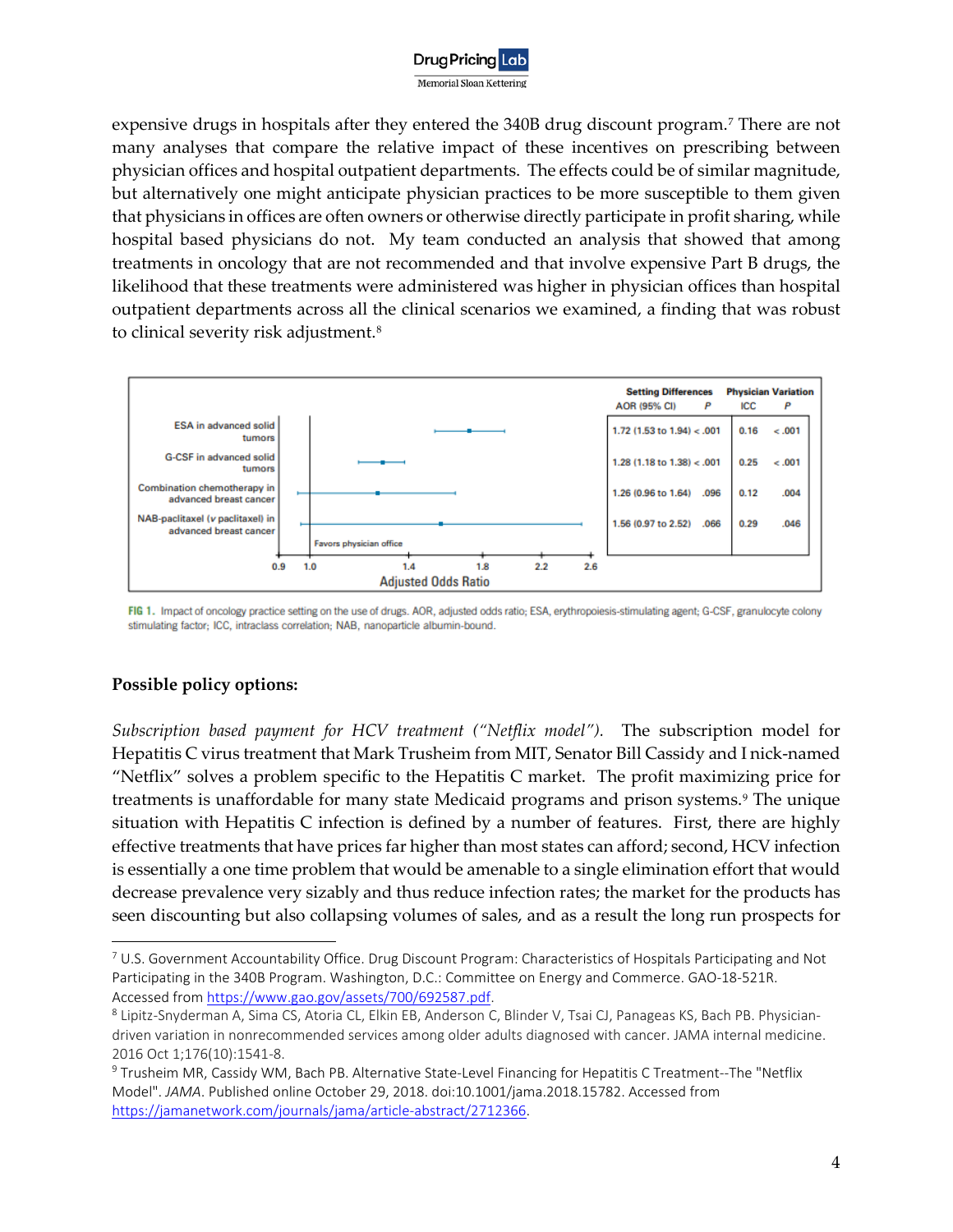

revenues generated by sales of these treatments in relatively poor states are not good and the expectation is that even over the next decade the number of infected individuals who will be treated will be low. That phenomenon can be seen here.

eTable. Example of Possible Projections of HCV Prevalence, 10-Year Treatment Rates, 10-Year Annual and Net Present Value of Gilead Pharmaceuticals Anti-HCV Regimen Sales

|                 |                        | <b>10-year Projections</b>                                                                |                                                    |                   |     |      |      |      |      |      |      |      |      |      |
|-----------------|------------------------|-------------------------------------------------------------------------------------------|----------------------------------------------------|-------------------|-----|------|------|------|------|------|------|------|------|------|
|                 |                        | <b>Anticipate</b><br>Gilead Pharmaceuticals' HCV Revenues by State (in the Millions), \$c |                                                    |                   |     |      |      |      |      |      |      |      |      |      |
|                 | <b>HCV</b><br>Prevalen | d<br>treatment<br>overall<br>under<br>current<br>model,                                   | Net<br><b>Present</b><br>Value,<br>(\$mm,<br>2019- |                   | 201 |      |      |      |      |      |      |      |      |      |
| <b>State</b>    | ceª                    | No. (%)b                                                                                  | 2028) <sup>d</sup>                                 | 2018 <sup>e</sup> | 9   | 2020 | 2021 | 2022 | 2023 | 2024 | 2025 | 2026 | 2027 | 2028 |
| <b>Arkansas</b> | 37,500                 | 7,875 (21)                                                                                | 60                                                 | 16                | 12  | 11   | 10   | 9    | 9    | 8    | 7    | 6    | 6    | 5    |
|                 |                        | 17,247                                                                                    |                                                    |                   |     |      |      |      |      |      |      |      |      |      |
| Louisiana       | 73,000                 | (23.6)                                                                                    | 130                                                | 34                | 27  | 24   | 21   | 20   | 19   | 17   | 15   | 14   | 12   | 11   |
|                 |                        | 16,811                                                                                    |                                                    |                   |     |      |      |      |      |      |      |      |      |      |
| Oklahoma        | 94,200                 | (17.8)                                                                                    | 126                                                | 33                | 27  | 23   | 21   | 19   | 19   | 17   | 15   | 13   | 12   | 11   |
| <b>New</b>      |                        | 8,949                                                                                     |                                                    |                   |     |      |      |      |      |      |      |      |      |      |
| Mexico          | 45,000                 | (19.9)                                                                                    | 67                                                 | 18                | 14  | 12   | 11   | 10   | 10   | 9    | 8    | 7    | 6    | 6    |
| <b>Tennesse</b> |                        | 32,665                                                                                    |                                                    |                   |     |      |      |      |      |      |      |      |      |      |
| e               | 122,500                | (26.7)                                                                                    | 244                                                | 64                | 52  | 45   | 41   | 38   | 37   | 33   | 29   | 26   | 23   | 21   |

Abbreviation: HCV, hepatitis C virus.

<sup>a</sup>Data from Rosenberg et al.<sup>10</sup> or State Department of Health figures if available.

<sup>b</sup>Based on consensus estimates of HCV sales for both Gilead and AbbVie (including price declines and market share shifts). <sup>c</sup>Proportional revenues based on state's percentage of HCV prescriptions for HCV for 2017 and HCV prevalence as % of US prevalence. <sup>d</sup>Net Present Value of 10- year HCV revenue projections for Gilead (2019-2028, using an 8% discount rate); net present value was calculated as follows:  $NPV = \frac{Annual\ cash\ flow}{(1 + k\) m}$ 

 $(1+interest)^n$ 

eEstimated annual HCV revenues for Gilead attributable to each state.

#### eReference

 $\overline{a}$ 

1. Rosenberg ES, Hall EW, Sullivan PS, Sanchez TH, Workowski KA, Ward JW, Holtzman D. Estimation of state-level prevalence of hepatitis C virus infection, US states and District of Columbia, 2010. Clin Infect Dis. 2017;64(11):1573-81. doi: 10.1093/cid/cix202.

Under our proposal, a purchasing coalition within a state would run an auction to obtain a market-based price for flat subscription payments for a set number of years during which time the coalition would work with the winning manufacturer to eliminate HCV infection in the state. This idea has begun to take shape in several states, and in the past months two states -- Louisiana and then Washington -- posted solicitations for manufacturers to participate in a subscription based payment model to treat HCV infected residents. [10](#page-4-0),[11,](#page-4-1)[12](#page-4-2)

*Reform Part D:* My team recently worked with reporters at the Wall Street Journal and showed that Part D plans appear to be bidding in a strategic manner to increase their profitability while shifting costs onto the Federal reinsurance portion of the benefit. One solution to this problem is

<span id="page-4-0"></span><sup>&</sup>lt;sup>10</sup> Louisiana Department of Health. Request for Information on Subscription Payment Models. August 24, 2018. Accessed from [http://www.ldh.la.gov/assets/docs/SPM\\_RFI.pdf](http://www.ldh.la.gov/assets/docs/SPM_RFI.pdf)

<span id="page-4-1"></span><sup>&</sup>lt;sup>11</sup> Washington State Health Care Authority. HCA issues request for proposals from drug manufacturers for hepatitis C treatment and services. January 23, 2019. Accessed from [https://www.hca.wa.gov/about-hca/hca-issues-request](https://www.hca.wa.gov/about-hca/hca-issues-request-proposals-drug-manufacturers-hepatitis-c-treatment-and-services)[proposals-drug-manufacturers-hepatitis-c-treatment-and-services](https://www.hca.wa.gov/about-hca/hca-issues-request-proposals-drug-manufacturers-hepatitis-c-treatment-and-services)

<span id="page-4-2"></span><sup>&</sup>lt;sup>12</sup> State of Washington, Office of the Governor. Directive of the Governor: Eliminating Hepatitis C in Washington by 2030 through combined public health efforts and a new medication purchasing approach. September 28, 2018. Accessed from [https://www.governor.wa.gov/sites/default/files/18-13%20-%20Hepatitis%20C%20Elimination.pdf.](https://www.governor.wa.gov/sites/default/files/18-13%20-%20Hepatitis%20C%20Elimination.pdf)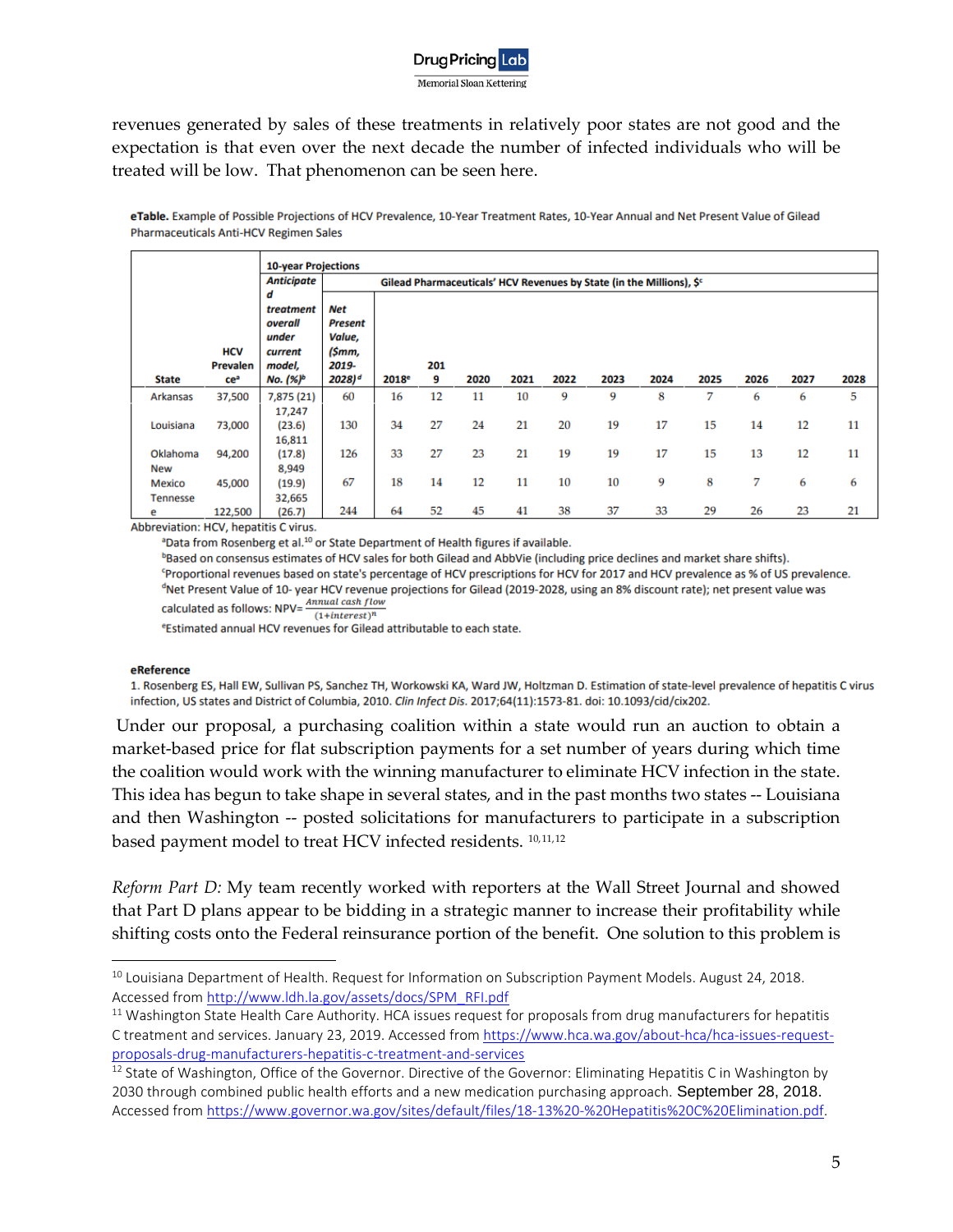

that at this point, a dozen years after the commencement of the program, plans could take over the risk (or at least the lion's share) that is currently borne by Medicare through individual level reinsurance. From the perspective that these protections were put in place at the time Part D launched to ease the transition and lessen the risk of plans entering this new market, our analysis suggests that the plans have matured to the point that they are not only comfortable with the program, but actually able to take advantage of the protections to increase their profitability. We should explore rebates at point of sale so patients can have full benefit of plan negotiated price concessions. This will ensure that when a plan selects a drug with a high list price and a large rebate, the beneficiary pays the net price after the rebate when they are paying coinsurance or in their deductible. A preliminary assessment from the CMS actuary suggested that adding point of sale rebates to Part D would increase total Medicare spending under current rules.[13](#page-5-0),[14](#page-5-1) There are many possible configurations of this policy that were not directly explored. Some may provide relief to specific subgroups of patients without increasing Medicare spending meaningfully.

*Insert competition where possible for high priced therapies:* In the category of high priced therapies, Medicare currently has an open National Coverage Decision on CAR-T therapies, the expensive one-time treatments for various cancers. One option for Medicare would be to consider ways to use its coverage authority (particularly Coverage under Evidence Development) in conjunction with CMMI authority to test alternative payment approaches, with the objective of inserting price competition between CAR-T treatments. I outlined this approach recently in the New England Journal of Medicine.<sup>[15](#page-5-2)</sup> The agency should be seeking to create competition based on price when it has opportunities between products with similar effectiveness. The article included a decision matrix that CMS could use to consider its options based on its conclusions along several dimensions of its analysis.

 $\overline{a}$ 

<span id="page-5-0"></span><sup>13</sup> [https://www.cms.gov/newsroom/fact-sheets/cms-proposes-policy-changes-and-updates-medicare-advantage](https://www.cms.gov/newsroom/fact-sheets/cms-proposes-policy-changes-and-updates-medicare-advantage-and-prescription-drug-benefit-program)[and-prescription-drug-benefit-program](https://www.cms.gov/newsroom/fact-sheets/cms-proposes-policy-changes-and-updates-medicare-advantage-and-prescription-drug-benefit-program)

<span id="page-5-1"></span><sup>&</sup>lt;sup>14</sup> Dusetzina SB, Conti RM, Yu NL, Bach PB. Association of Prescription Drug Price Rebates in Medicare Part D With Patient Out-of-Pocket and Federal Spending. *JAMA Int Med.* May 2017;177(8):1185-1188. doi:10.1001.jamainternmed.2017.1885.

<span id="page-5-2"></span><sup>15</sup> Bach PB. National Coverage Analysis of CAR-T Therapies – Policy, Evidence, and Payment. *N Eng J Med*. 2018 Aug 15; 379(15):1396-8. doi: 10.1056/NEJMp1807382. Accessed from [https://www.nejm.org/doi/full/10.1056/NEJMp1807382.](https://www.nejm.org/doi/full/10.1056/NEJMp1807382)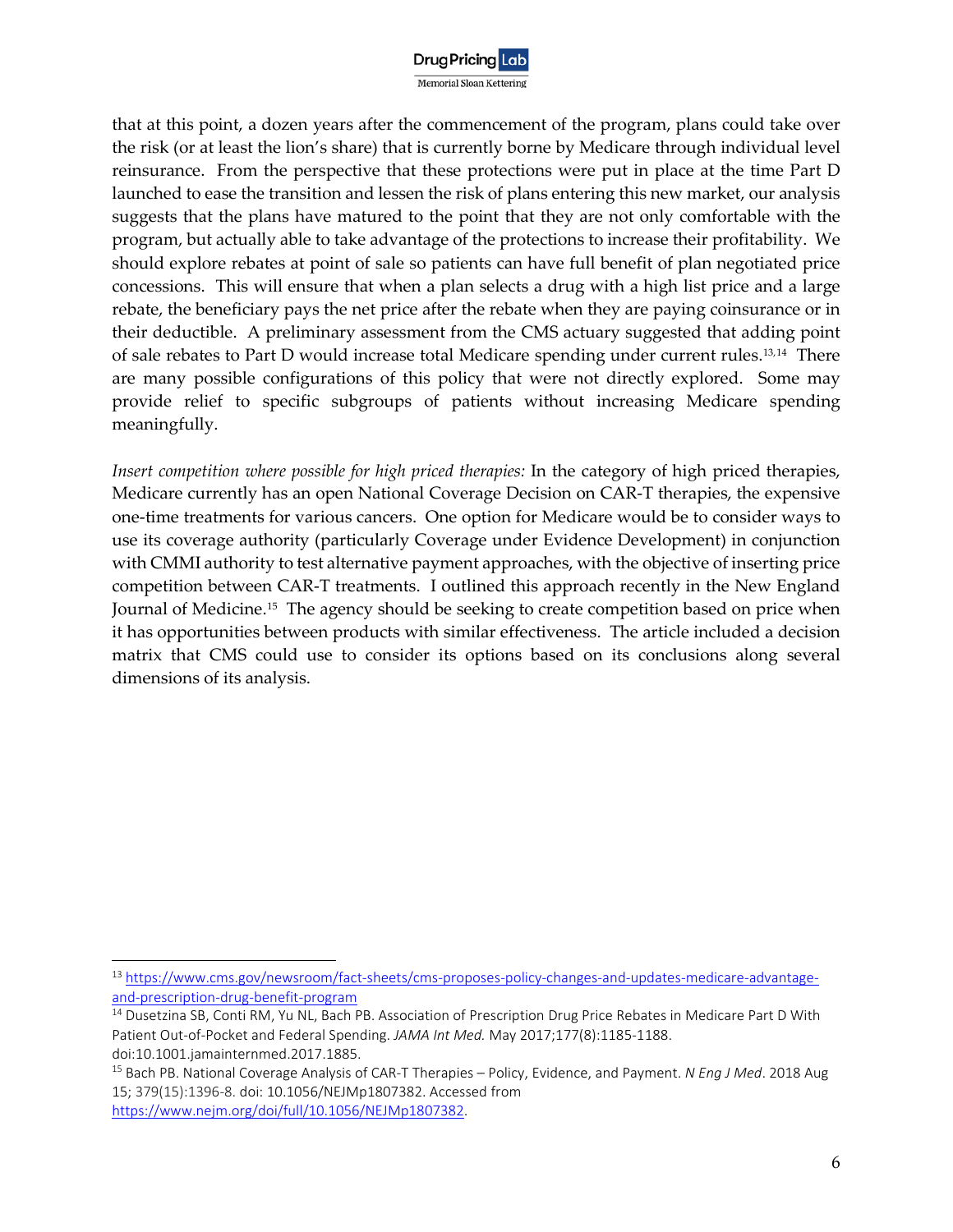**Drug Pricing Lab** Memorial Sloan Kettering

| Strategy for CMS's Evaluation of Potential Coverage and Payment for the Various<br><b>CAR-T Therapies.*</b>                                                                                                                                             |                                                                             |                                                                                                            |  |  |  |  |  |
|---------------------------------------------------------------------------------------------------------------------------------------------------------------------------------------------------------------------------------------------------------|-----------------------------------------------------------------------------|------------------------------------------------------------------------------------------------------------|--|--|--|--|--|
| <b>Key Question and Level</b><br>of Confidence                                                                                                                                                                                                          | Are the ancillary service costs similar?                                    |                                                                                                            |  |  |  |  |  |
|                                                                                                                                                                                                                                                         | Adequate level of<br>confidence in answer                                   | Uncertain level of<br>confidence in answer                                                                 |  |  |  |  |  |
| Are the net benefits similar?                                                                                                                                                                                                                           |                                                                             |                                                                                                            |  |  |  |  |  |
| Adequate level of confi-<br>dence in answer                                                                                                                                                                                                             | Competitive bidding<br>Competitive acquisition<br>Consolidated payment code | Case-rate payment<br><b>Bundled payment</b><br>Gain sharing†                                               |  |  |  |  |  |
| Uncertain level of confi-<br>dence in answer                                                                                                                                                                                                            | RCT: compare net benefits<br>(and other outcomes)                           | RCT: compare net bene-<br>fits (and other out-<br>comes), gather<br>detailed resource-<br>utilization data |  |  |  |  |  |
| * This strategy applies to the overlapping indications for axicabtagene ciloleucel are<br>relapsed or refractory large B-cell lymphoma in an adult who has received two or<br>more lines of systemic therapy. RCT denotes randomized, controlled trial. |                                                                             |                                                                                                            |  |  |  |  |  |

† These approaches would bridge payment between inpatient and outpatient settings, incorporating the prospective inpatient (i.e., diagnosis-related group) payment.

*Recapture funds spent on discarded drugs:* My team identified a pervasive problem in Medicare Part B, which was that it spends enormous sums on discarded leftover drug in vials. This problem primarily plagues those drugs that are dosed based on individual patients' body size, but these types of drugs are common in conditions such as cancer.<sup>16</sup> The reason for this is that in many situations the vials containing drugs are 'single dose', meaning that once the vial is accessed, if there is more drug than is needed to treat the patient in it, the leftover is discarded. Medicare, under buy and bill, pays for all of the drug in the vial when any portion is administered. The article reporting these findings includes an interactive graphic displaying each of the drugs that we examined, seen here[: https://www.bmj.com/content/352/bmj.i788](https://www.bmj.com/content/352/bmj.i788) In 2017 Medicare instituted mandatory use of the JW modifier for portions of drug billed to Medicare that was in fact leftover and discarded as waste. Our understanding is that the OIG has investigated how much drug is coded as discarded and found it to be hundreds of millions in 2017. With this mandatory code now designating what part of each billed vial was discarded, CMS could, with appropriate authority, 'claw back' from the manufacturer those funds expended on discarded drugs recorded as billed with the JW modifier.

<span id="page-6-0"></span> $\overline{a}$ <sup>16</sup> Bach PB, Conti RM, Muller RJ, Schnorr GC, Saltz LB. Overspending driven by oversized single dose vials of cancer drugs. *BMJ*. 2016 Feb 29;352:i788. doi: 10.1136/bmj.i788. Accessed from [https://www.bmj.com/content/352/bmj.i788.](https://www.bmj.com/content/352/bmj.i788)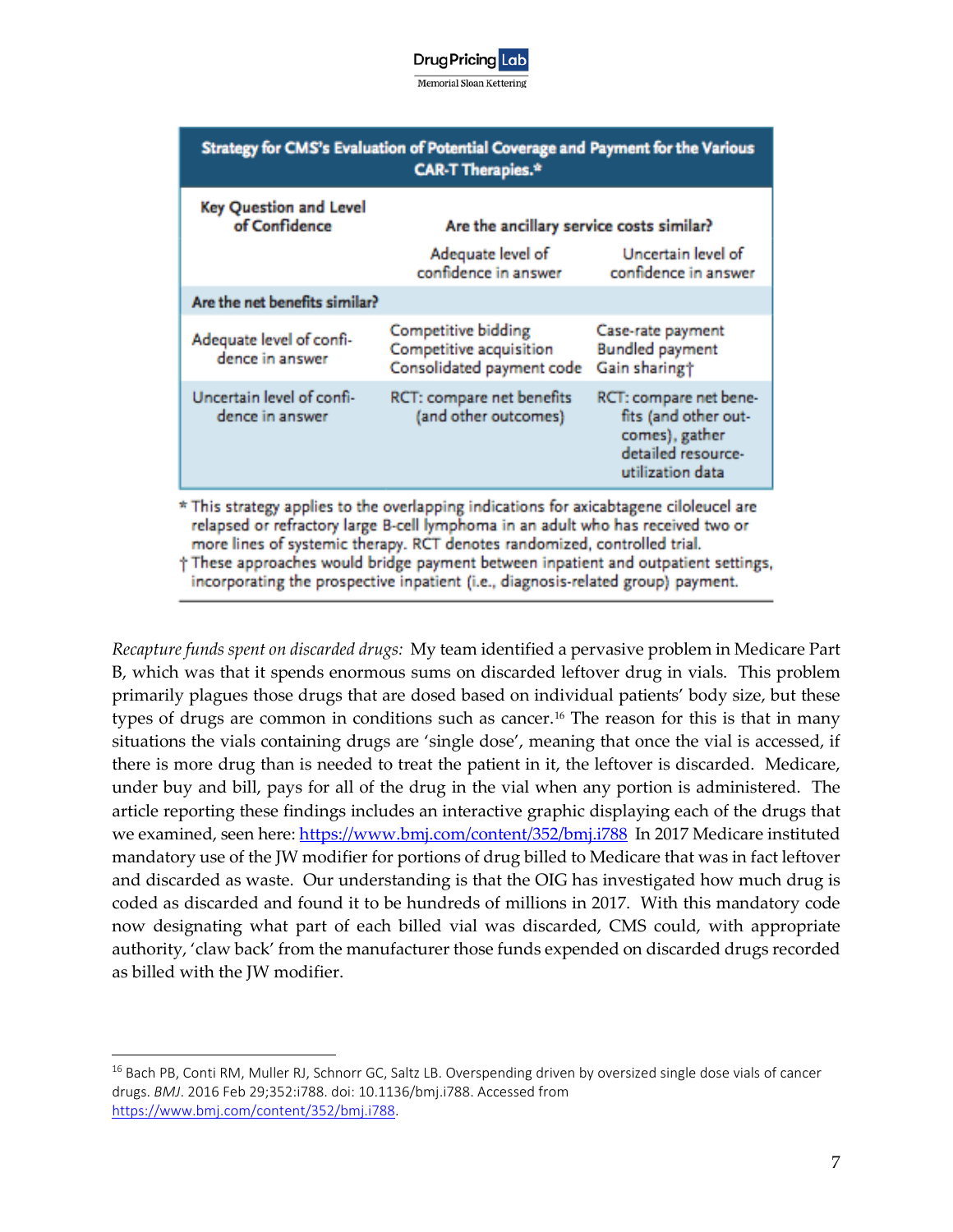

# *Move to flat fee reimbursement for Part B drugs*

As noted above, the proportional mark-up model for Part B drugs tends on the margin to favor the prescribing of more expensive drugs. This is problematic on two fronts. 1) It leads to higher program spending (and beneficiary out of pocket spending for those without secondary coverage. 2) It creates an environment where pharmaceutical corporations can actually increase market share in part by charging higher prices, the reverse pattern of a typical competitive market. Changing to a flat fee add on above ASP is a more rational policy. This flat fee should be calibrated to the complexity of handling, storing and preparing the product for administration, rather than having a mark-up that is based entirely on the cost of the underlying drug. A hybrid fee, with the majority being made up of the 'handling' component, and a small percentage markup, would be a reasonable middle ground. There is a plausible argument that two parts of the cost of drugs are related to their underlying cost. It costs more to finance the purchase of more expensive drugs, and when coinsurance is uncollected the amount lost is larger when the drug costs more.

# **Definitional issues related to 'value-based pricing'**

 $\overline{a}$ 

'Value based pricing' has been proposed by a number of analysts for new branded drugs with no competition. Today we often end up with drugs priced at levels well beyond what their benefits justify. We then see payers attempt to counteract these high prices. Payers insert barriers to access including shifting costs to out of pocket, delaying access through utilization management, and generally thinning the quality of the insurance benefit for patients who most need insurance. This push-pull makes all parties worse off. The core notion of value-based pricing is that in exchange for drug prices being based on their measurable benefits, payers would provide favorable formulary placement and low out of pocket costs coverage for eligible patients. It is important to note that this approach is distinct from several other approaches that have been suggested which at times include the word 'value' in their moniker. We recently reviewed these alternative approaches, the key table is included below.[17](#page-7-0)

Outcomes-based contracts, which provide the payer with refunds when a drug does not work, is an example. This approach does not guarantee that prices are value-based, because it leaves untouched how much a drug costs when it does work. Most proposals and agreements in place with outcomes based arrangements have this basic flaw. One such example was outlined in the Annals of Internal Medicine,<sup>[18](#page-7-1)</sup> in which my colleagues and I wrote an editorial explaining that these outcomes arrangements may be an attempt to distract from the underlying question of how much a drug should cost when it does work.

Long term financing for one-time treatments should be viewed cautiously as well. This approach has been proposed by pharmaceutical corporations as a way to push through multi-million dollar prices fo their products, and embraced by some commercial payers as a means to help smooth

<span id="page-7-0"></span><sup>17</sup> Kaltenboeck A, Bach PB. Value-Based Pricing for Drugs: Themes and Variations. *JAMA.* 2018;319(21):2165–

<sup>2166.</sup> doi:10.1001/jama.2018.4871. Accessed from [https://jamanetwork.com/journals/jama/fullarticle/2680422.](https://jamanetwork.com/journals/jama/fullarticle/2680422)

<span id="page-7-1"></span><sup>&</sup>lt;sup>18</sup> Mailankody S, Bach PB. Money-Back Guarantees for Expensive Drugs: Wolf's Clothing but a Sheep Underneath. Ann Intern Med. 2018;168:888–889. doi: 10.7326/M18-0539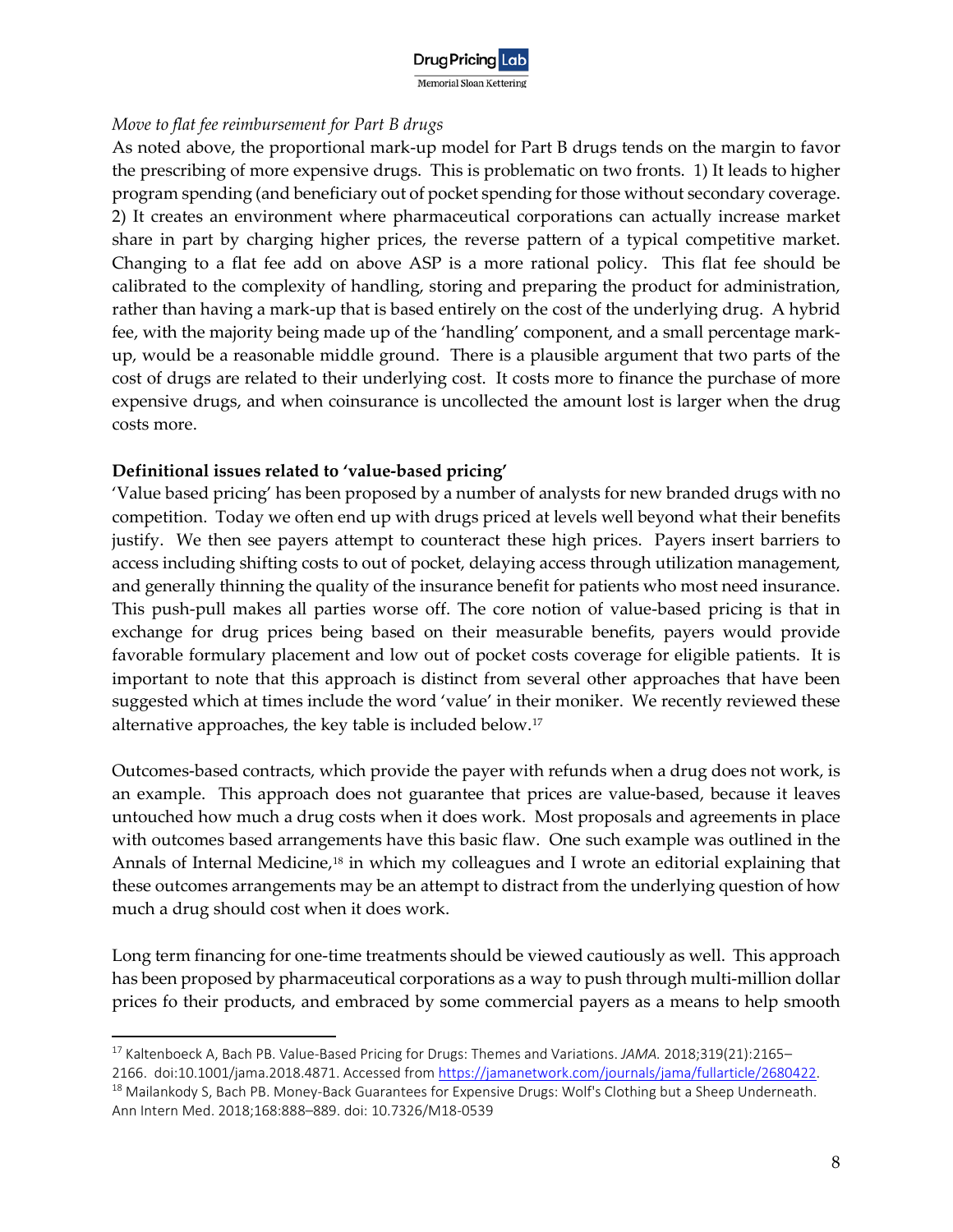

expenditures and pass through costs into future premiums. It is important to note that we can't solve the affordability problem by pushing costs into future years. Financing does not reduce total spending, it just changes current obligations. It is also relevant to appreciate that, whether for student loans or home mortgages, long-term payment arrangements are inflationary.

| Table. Comparison of Value-Based Pricing and Adjacent Concepts  |                                                                                                             |                                                        |                                                     |                                                                                                                                                                                              |  |  |  |
|-----------------------------------------------------------------|-------------------------------------------------------------------------------------------------------------|--------------------------------------------------------|-----------------------------------------------------|----------------------------------------------------------------------------------------------------------------------------------------------------------------------------------------------|--|--|--|
| Concept                                                         | <b>Definition</b>                                                                                           | <b>Rests on Existing</b><br><b>Evidence of Benefit</b> | <b>Aligns Price With Benefit</b><br>at Market Entry | <b>Examples</b>                                                                                                                                                                              |  |  |  |
| Value-based<br>pricing                                          | Price of a drug set on the magnitude<br>of its benefit                                                      | Yes                                                    | Yes                                                 | Pricing of dupilumab according<br>to ICER value-based price                                                                                                                                  |  |  |  |
| Indication-specific<br>pricing                                  | Drug price specific to each<br>of its uses                                                                  | Yes                                                    | Yes                                                 | Tisagenlecleucel sold at 2 different prices<br>for 2 different cancer indications                                                                                                            |  |  |  |
| Outcomes-based<br>contracts                                     | Manufacturer refunds or rebates<br>payer when an agreed-upon<br>outcome is unmet                            | No                                                     | No                                                  | Amgen agreement with Harvard Pilgrim to refund<br>cost of evolocumab for treated patients who have<br>a myocardial infarction while taking the drug                                          |  |  |  |
| Mortgage<br>pricing                                             | Commits a payer to pay for<br>expensive treatments over time                                                | No                                                     | No                                                  | No known examples                                                                                                                                                                            |  |  |  |
| Value-based<br>insurance design                                 | A health benefit design that reduces<br>out-of-pocket expense for high-value<br>medical care and treatments | Yes                                                    | No                                                  | Prime Therapeutics program to reduce copayment<br>and increase amount dispensed for insulins;<br>Pitney Bowes' initiative to reduce or eliminate<br>cost sharing for statins and clopidogrel |  |  |  |
| Abbreviation: ICER. Institute for Clinical and Economic Review. |                                                                                                             |                                                        |                                                     |                                                                                                                                                                                              |  |  |  |

Lastly, when companies say we need to change our payment system to afford their new highpriced treatments, they are framing the issue backwards. Prices for monopoly goods are dictated primarily by what payers are willing to pay for them, as the companies do not face traditional market competition that would put downward pressure on their prices. So, when companies call for long term financing to pay them for their treatments, they are inventing a means by which the market can pay them more than they would get without such a system. But in viewing this proposal, it is important to keep in mind that these drugs do not inherently cost \$1 million or \$2 million dollars. Rather, it is policy choices that will dictate what they cost, policy should not configure to what the corporations want them to cost.

Other arguments advanced to justify mortgage type financing for one time treatments is that our system does not have a way to pay for cures. This seems like an odd assertion in that many types of one time curative treatments have been available for many years and are paid for without difficulty, including courses of antibiotics and radiotherapy of local cancer. The notion that one time treatments are special and thus need to be paid for at many multiples of other drugs is also problematic. In truth many new expensive drugs on the market are only taken for a short period by each person who receives them. New cancer drugs are a prime example. A single dose versus a handful of doses over a few weeks or months before the patient goes on to some other treatment seems more similar than different. In either case there is a brief period of payment for each unique patient where the drug corporation receives its reward for successful innovation. We can safely conclude that our system pays adequately for the latter scenario, as evidenced by the continued development of new treatments that meet this definition. In fact the current incentive system has led to the creation of a spectacular number of new cancer drugs that are rewarded in this type of treatment horizon.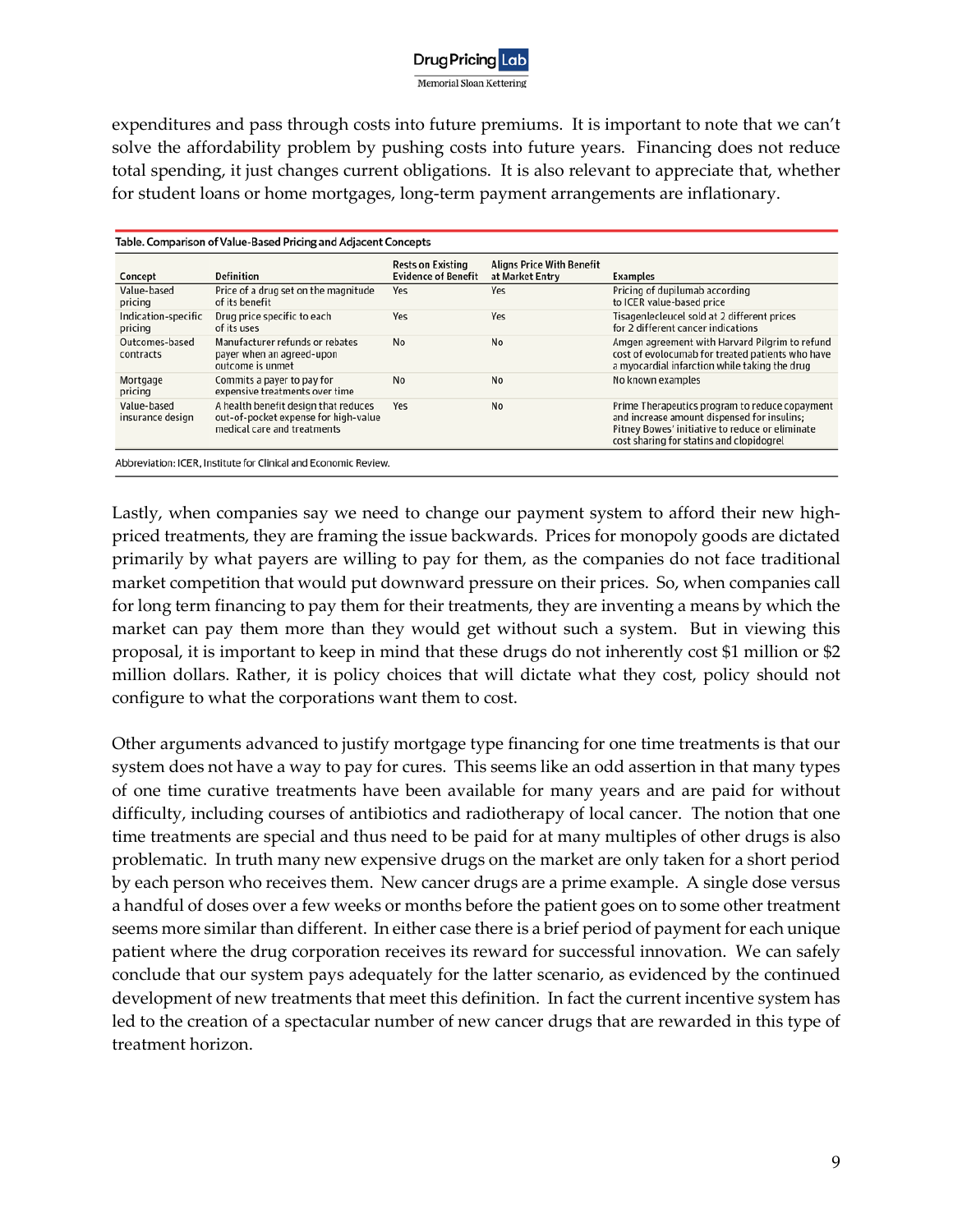

Lastly, I urge the committee to remember that the purpose of paying high prices for drugs when they are approved is to provide an incentive for companies to undertake the risks of trying to create new treatments that can help the sick. In this context, without any change in the payment system, we are already seeing a large number of spectacular one time treatments come to market. While companies logically will seek to loosen the payment system to accommodate even higher prices, please remember that the treatments they are discussing charging such high prices for actually emerged under current payment approaches. This would suggest that investors eyed the prospects under current payment rules as favorable enough to take the risks to develop them. Those investors have successfully earned their rewards for taking these risks, companies that specialize or solely focus on one-time treatments have achieved multi-billion dollar valuations prior to having any marketed products in multiple cases. If anything, since the launch of these early 'one time treatment' companies, the technology and science of making gene therapies for instance has advanced considerably. New companies entering this domain will face lower risks and higher success rates. This would mean that if anything the rewards can be downsized while maintaining the current level of innovation.

#### *International pricing:*

 $\overline{a}$ 

A number of discussions have been undertaken around benchmarking US prices to those in other western countries. In general terms, prices for most drugs are higher in the US, sometimes twice as high or even more. My research team has examined some claims with regards to this observation, including the oft-cited argument that US taxpayers fund the world's research and development in the pharmaceutical sector. When we examined the claim, we looked at whether the additional revenues companies earned from higher prices charged to US patients compared to if they charged prices similar to those in Europe. We then compared that spread with benchmark prices in several European countries. We found that typically a pharmaceutical corporation captured 1.7 times their global research and development spending from charging higher prices to US patients, taxpayers and insurers.<sup>19</sup>

<span id="page-9-0"></span><sup>19</sup> Yu N, Helms Z, Bach PB. R&D Costs for Pharmaceutical Companies Do Not Explain Elevated US Drug Prices. *Health Aff.* Published March 7, 2017. doi: 10.1377/hblog20170307.059036. Accessed from